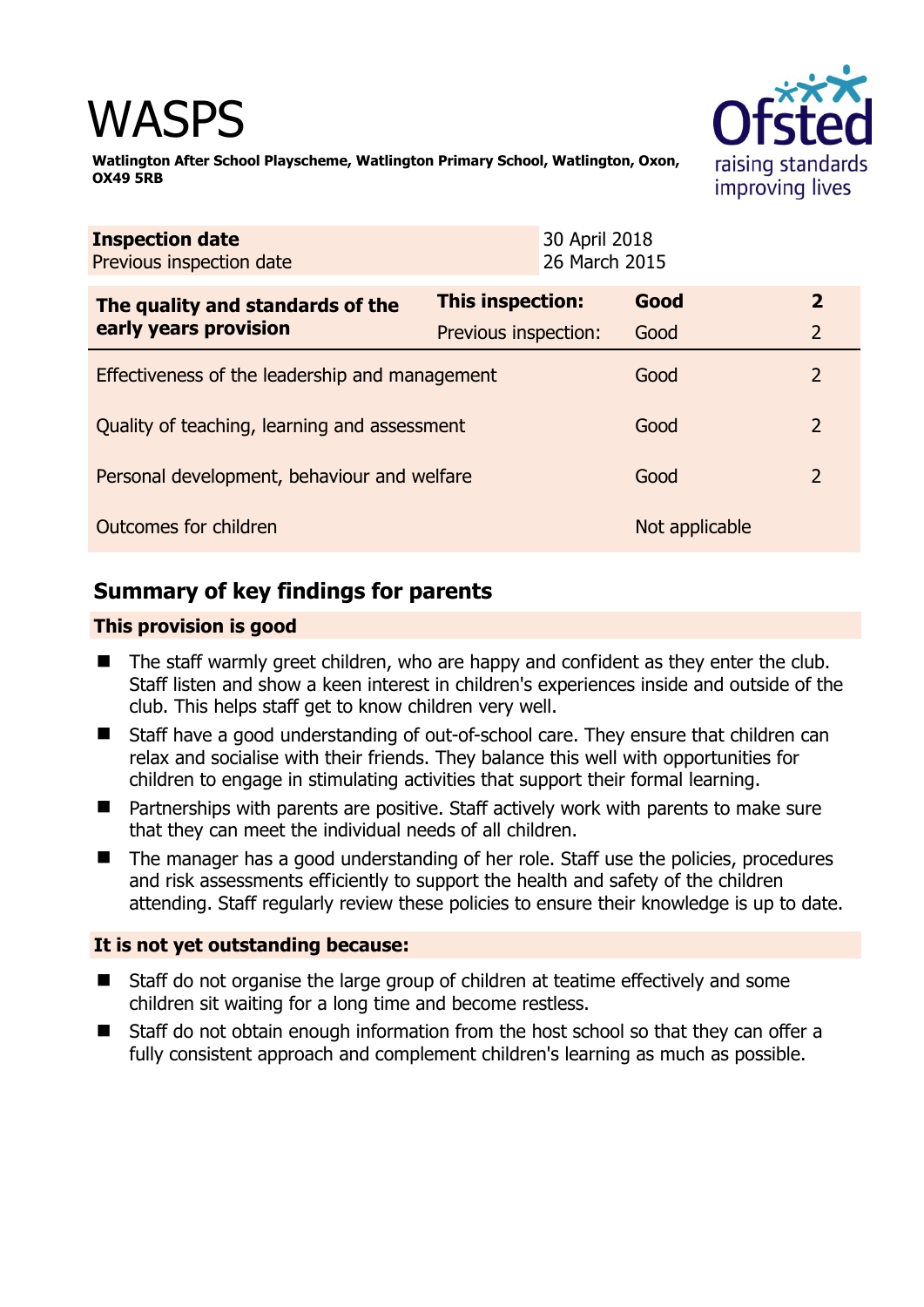# **What the setting needs to do to improve further**

## **To further improve the quality of the early years provision the provider should:**

- make better use of transition times so that children are not left waiting for a long time and become restless
- obtain more information from teachers to enable staff to support children to build further on what they are learning in school.

# **Inspection activities**

- The inspector spoke to parents during the inspection and took account of their views.
- The inspector viewed all areas used by the children and observed the activities in which they took part.
- The inspector evaluated the range of activities on offer, in discussion with the club's manager.
- The inspector spoke to members of staff and children at appropriate times throughout the inspection.
- The inspector held a meeting with the club manager. She looked at relevant documentation, such as the evidence of the suitability of staff working in the club.

#### **Inspector**  Amanda Perkin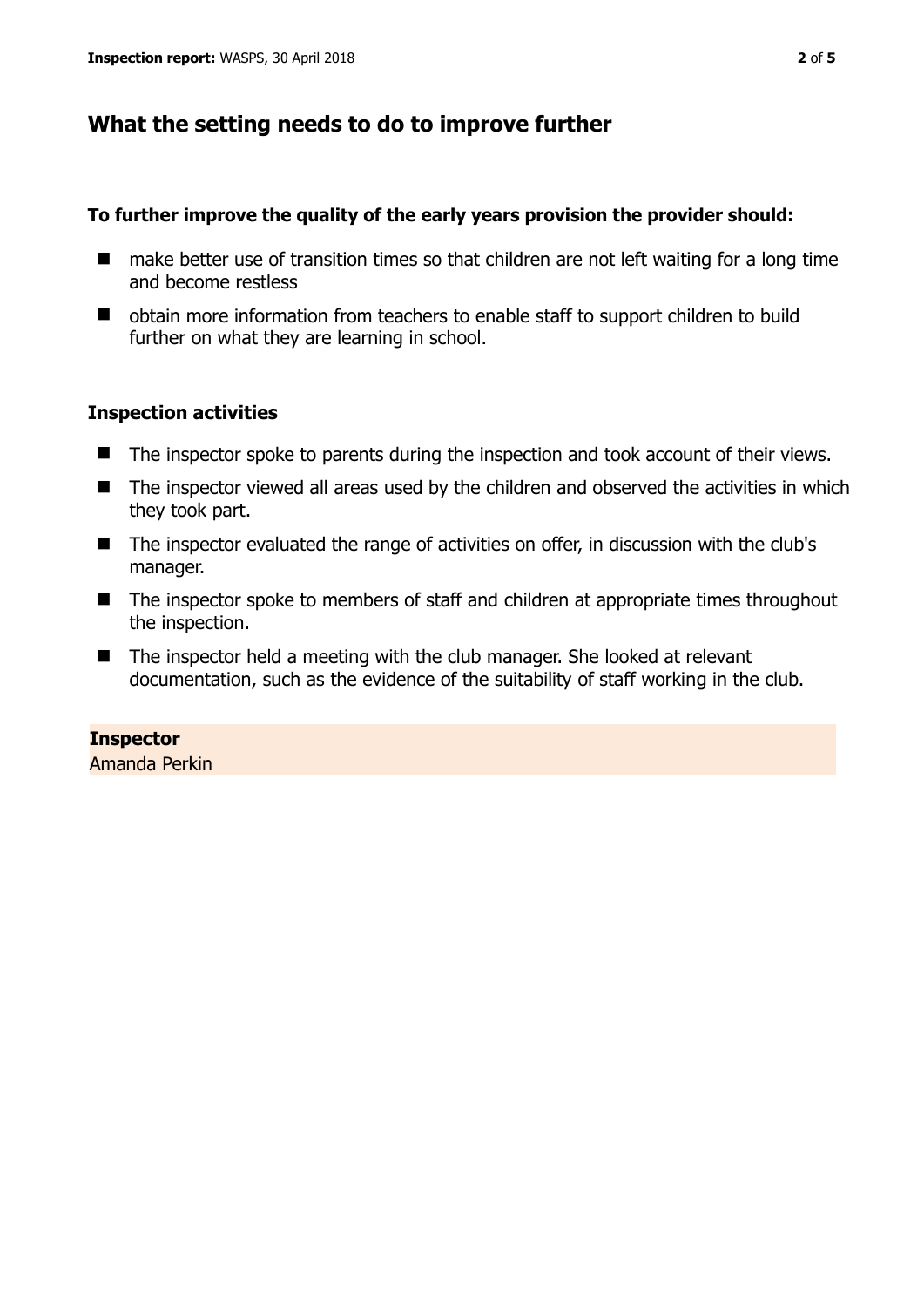# **Inspection findings**

## **Effectiveness of the leadership and management is good**

Safeguarding is effective. The manager and staff have a good understanding of child protection matters and know how to report concerns about children's welfare. There are good arrangements for recruitment, induction and vetting procedures. These help new staff members to understand the expectations of their role. The manager ensures that her staff are suitably knowledgeable and skilled for their main roles and responsibilities. For instance, all staff hold current certificates in paediatric first aid, food hygiene and child protection. Regular staff meetings also provide a forum for staff to share new ideas and good practice. The team has a good understanding of the club's strengths and areas to improve. For example, the manager has identified how she wants to further improve and formalise the supervision meetings of staff.

# **Quality of teaching, learning and assessment is good**

Staff are welcoming and friendly. They encourage children well, overall, to be independent and take responsibility for their own belongings. For example, when children arrive, they hang up their own coats and bags. Staff show an interest in the children's day, asking about what they have been doing and showing interest in children's answers. For example, two children informed staff how they earned an award at school that day, for good handwriting. This helps build children's confidence to share their views and opinions. Staff encourage children to join in arts and crafts activities. For example, they use a range of tools to create their individual buckets for their display. Staff help children to practise their writing skills as they encourage children to write their names.

## **Personal development, behaviour and welfare are good**

Staff effectively promote children's well-being. Settling-in procedures help children to feel relaxed and content from the start. Staff initiate conversations with the children as they sit next to them while they play. They listen to children with interest and good questioning encourages them to talk about their hobbies and interests at home. Staff encourage children's physical skills well. For example, children play with a range of equipment, catch and throw balls and play with hoops. Children look forward to spending time with friends of different ages and trying out new activities as they relax after school. For example, staff set up a good range of areas where children can stretch out with activities of their choice, curl up with a good book or take a few minutes out to watch part of a favourite film. Children have time and opportunity to relax and regroup before taking on new challenges, conversations and chosen activities. Staff implement successful strategies to manage children's behaviour. Children are polite and well mannered.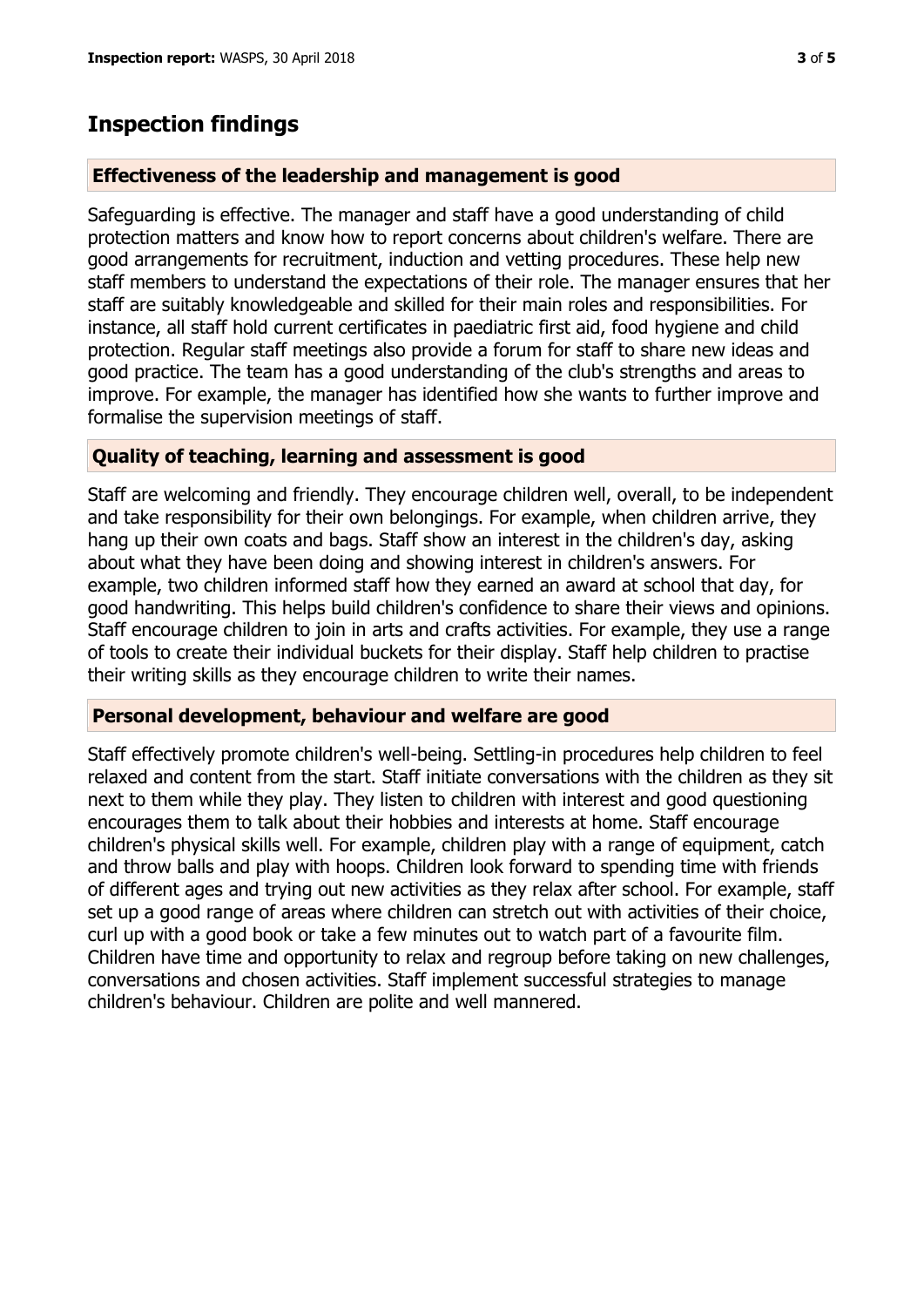# **Setting details**

| Unique reference number                             | EY360400                                                                             |  |
|-----------------------------------------------------|--------------------------------------------------------------------------------------|--|
| <b>Local authority</b>                              | Oxfordshire                                                                          |  |
| <b>Inspection number</b>                            | 1093149                                                                              |  |
| <b>Type of provision</b>                            | Out of school provision                                                              |  |
| Day care type                                       | Childcare - Non-Domestic                                                             |  |
| <b>Registers</b>                                    | Early Years Register, Compulsory Childcare<br>Register, Voluntary Childcare Register |  |
| Age range of children                               | $4 - 8$                                                                              |  |
| <b>Total number of places</b>                       | 42                                                                                   |  |
| Number of children on roll                          | 69                                                                                   |  |
| <b>Name of registered person</b>                    | The Old Station Nursery Limited                                                      |  |
| <b>Registered person unique</b><br>reference number | RP520274                                                                             |  |
| Date of previous inspection                         | 26 March 2015                                                                        |  |
| <b>Telephone number</b>                             | 01491 612527                                                                         |  |

Watlington After School Club (WASPS) registered in 2007. The club operates in Watlington, Oxfordshire. The club is open on weekdays during school term times. A breakfast club is available from 7.30am until 9am. The after-school club is available from 3pm until 6pm. The club employs seven staff, four of whom hold relevant qualifications at level 3.

This inspection was carried out by Ofsted under sections 49 and 50 of the Childcare Act 2006 on the quality and standards of provision that is registered on the Early Years Register. The registered person must ensure that this provision complies with the statutory framework for children's learning, development and care, known as the early years foundation stage.

Any complaints about the inspection or the report should be made following the procedures set out in the guidance 'Complaints procedure: raising concerns and making complaints about Ofsted', which is available from Ofsted's website: www.gov.uk/government/organisations/ofsted. If you would like Ofsted to send you a copy of the guidance, please telephone 0300 123 4234, or email enquiries@ofsted.gov.uk.